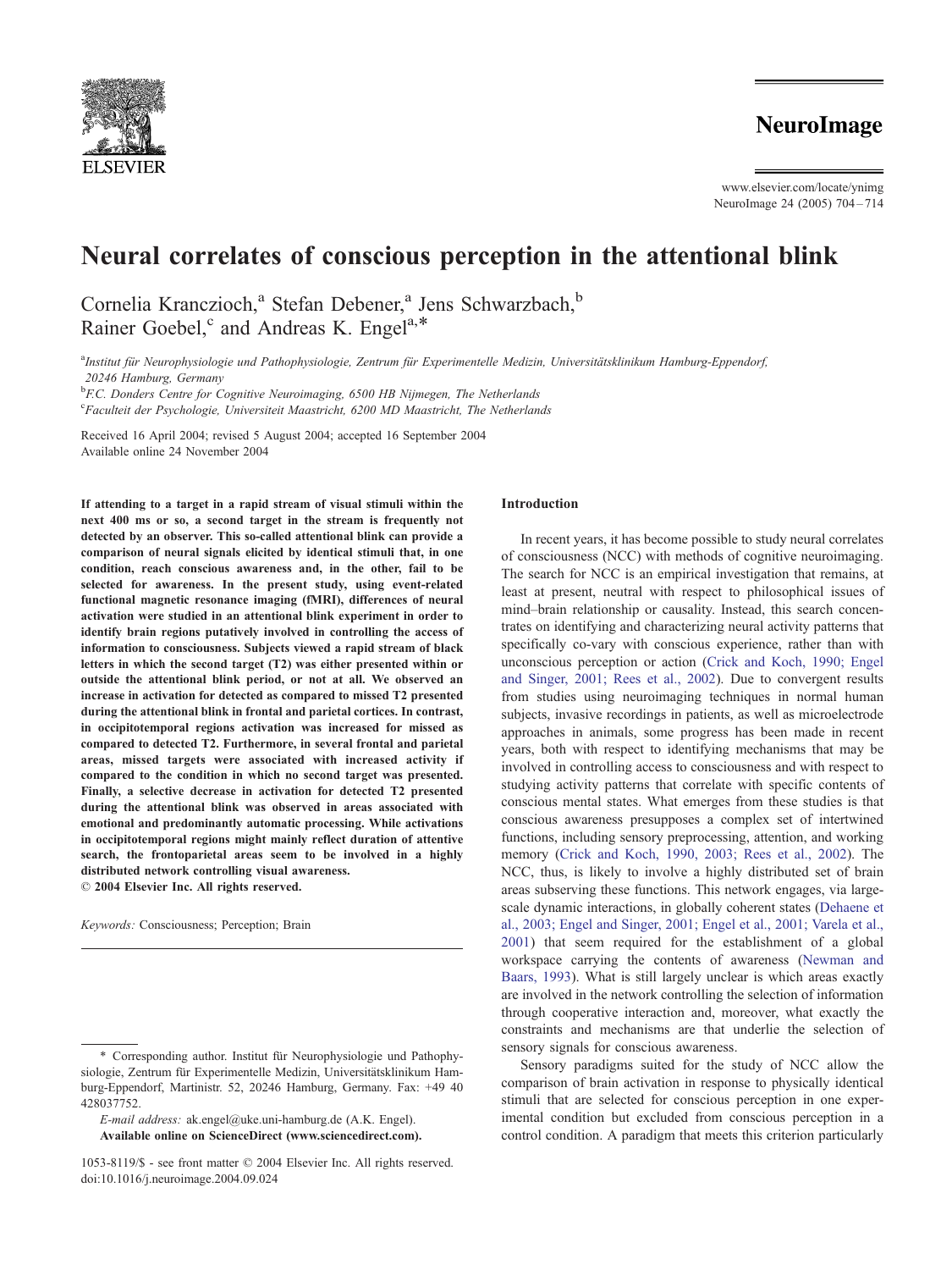well is the attentional blink paradigm. The "attentional blink" ([Raymond et al., 1992\)](#page-10-0) can be described as a transient reduction of attention which occurs if more than one target has to be processed in a series of stimuli that rapidly succeed one another—a phenomenon first observed in the mid-1980s ([Broadbent and](#page-9-0) Broadbent, 1987; Reeves and Sperling, 1986; Weichselgartner and Sperling, 1987). In a typical visual attentional blink experiment, a series of up to about 20 stimuli is displayed at the same location with a frequency of about 10 per second. The series of stimuli contains two predefined targets (T1, T2) occurring with variable temporal lag relative to each other. If both targets have to be attentively processed, detection accuracy for the second target (T2) is strongly impaired when it follows the first by about 200–400 ms. This latency range is typically regarded as the attentional blink time window, as task performance for T2 is often found to be better if it is presented immediately following T1 or with a delay of about 500 ms or more.

Previous neuroimaging studies ([Marois et al., 2000\)](#page-10-0) have focused on psychophysical findings that emphasize the relevance of processing of the T1 stimulus for the magnitude of the attentional blink [\(Chun and Potter, 1995; Jolicoeur and Dell'Ac](#page-9-0)qua, 1998; Raymond et al., 1992). The neuroimaging experiments were focused on the perceptual interference between T1 and subsequent distractor stimuli, comparing conditions of high and low interference between target and distractors. These measurements revealed differential activation for regions in the right intraparietal sulcus, and in anterior cingulate and lateral prefrontal areas ([Marois et al., 2000\)](#page-10-0). Results were interpreted in the context of a neural network related to visuospatial and nonspatial attention ([Corbetta et al., 1998; Coull and Frith, 1998; Coull and Nobre,](#page-9-0) 1998). However, due to the design chosen, the experiments do not allow to distinguish between effects of masking on target identification and the attentional blink phenomenon as such, since performance on T2 was only tested in behavioral experiments, but not during the fMRI runs.

An important characteristic of the attentional blink is the obvious difference in performance on T2 when presented within or after the attentional blink window. T2 processing was addressed in two recent fMRI studies ([Marcantoni et al., 2003; Marois et al.,](#page-10-0) 2004). [Marcantoni et al. \(2003\)](#page-10-0) observed increased activation in inferotemporal, lateral frontal, left posterior parietal, and occipital cortex for T2 stimuli presented during the attentional blink window. The authors concluded that these regions seem to be involved in resolving the dual-task interference in the attentional blink. The event-related study by [Marois et al. \(2004\)](#page-10-0) differs from their earlier work in that they now explicitly distinguished the effects of consciously perceived and non-perceived T2 stimuli. In this study, faces (T1), scenes (T2), and scrambled scenes (distractors) served as stimulus material. In perceptual areas known to preferentially respond to scenes activation was found to be largest for perceived T2, intermediate for non-perceived T2 and smallest for trials in which no T2 had been presented. Furthermore, it was found that in lateral frontal cortex, activation strongly depended on whether the target was explicitly reported: The hemodynamic response was enhanced for detected, correctly identified T2 as compared to missed T2, and as compared to the control condition (no T2 present). In contrast to their earlier work ([Marois et al., 2000\)](#page-10-0), significant differences in activation were not found for parietal cortex. Results were interpreted to reflect the predominant role of frontal cortex in selecting consciously perceived items.

To better understand the attentional blink phenomenon, it is most crucial to address the question why in some trials the attentional blink is evident, and in other trials, it is not. In other words, what causes the difference between cases in which a second target cannot be reported from those in which it is consciously perceived ([Dehaene et al., 2003\)](#page-10-0). By comparing the event-related potentials (ERP) evoked by detected and missed targets presented in the attentional blink interval, we recently demonstrated that detected T2 evoke a P3 component, whereas missed targets do not ([Kranczioch et al., 2003\)](#page-10-0). We concluded from this study that detected targets presented during the attentional blink window do indeed reach working memory and, therefore, enter awareness. This suggests that subjects did not simply guess when indicating that they did perceive the second target. This finding is in accordance with a semantic priming experiment ([Rolke et al., 2001\)](#page-10-0) showing that detected as well as missed words presented in an attentional blink interval similarly affected the N400 evoked by a probe word presented later, thereby replicating comparable results of [Luck et](#page-10-0) al. (1996). [Luck et al. \(1996\)](#page-10-0) did not separate trials in which the second target was missed and in which it was detected in their analysis though. Taken together, the ERP studies on the attentional blink suggest that targets presented during the attentional blink are perceptually analyzed, and processed up to a semantic level. However, it remains an open question why only for a fraction of the trials the sensory information reaches awareness.

In the present study, we have investigated the neural correlates of conscious target detection in an attentional blink context using an event-related fMRI approach. Our specific goal was to identify the network of areas that respond differentially during T2 processing, depending on whether T2-related signals reach conscious awareness or not. In the experimental approach chosen, the temporal lag between the second and the first target was varied to achieve different degrees of target interference. Data analysis then focused on differences in activation between the behaviorally derived conditions "T2 detected" and "T2 missed". In addition, possible differences between conditions with different presentation lags of the second target were investigated, and activations were compared for T2 present and T2 absent conditions.

Previous fMRI studies of the attentional blink have suggested that interference between target and mask ([Marois](#page-10-0) et al., 2000) or between targets ([Marcantoni et al., 2003\)](#page-10-0) is associated with increased activation in a frontoparietal network, including lateral frontal, anterior cingulate and intraparietal areas. Since in the present study perceptual interference between targets and masks could be assumed to be equal in all conditions yet target interference varied, we expected that activation in the frontoparietal network should be largest for the condition  $T2$  detected (lag 1, 2), smallest for the no  $T2$ condition, and intermediate for the T2 detected (lag 7) condition. Furthermore, if this network represents the attentional bottleneck to perceptual awareness ([Marois et al., 2004\)](#page-10-0), activation in the  $T2$  missed (lag 1, 2) condition should be comparable or only slightly above that seen in the *no* T2 condition. With regard to visual areas, it was expected that detection of T2 would be associated with increased activation, but that also the mere presence of T2 should result in an increase in activation if compared to the  $no$   $T2$  condition ([Marois et al., 2004\)](#page-10-0).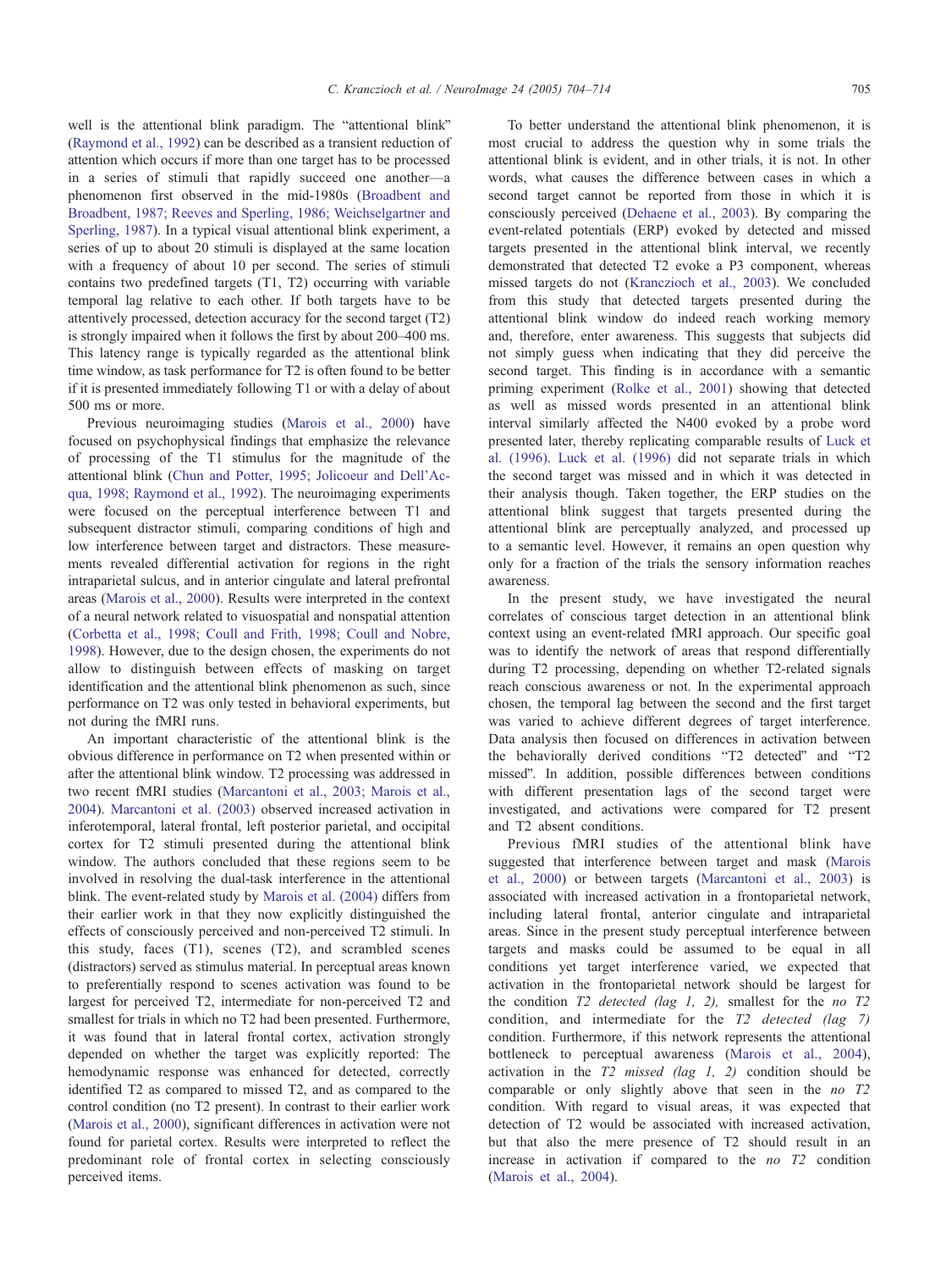## Materials and methods

## Stimulus paradigm

The rapid serial visual presentation (RSVP) sequence consisted of 20 capital black letters and one capital green letter (T1) shown for 100 ms with no inter-stimulus interval. Letter stimuli were  $3.5^{\circ}$  wide and  $4.0^{\circ}$  high, and were presented at fixation on a white background. T1 could appear at serial positions 4 to 7. For T1, the vowels A, E, O, U, and all consonants were used, with the exception of F, K, Q, and Y. In 75% of the trials, T1 was followed by a black capital X defined as T2. T2 could appear either immediately (lag 1), as the second letter (lag 2), or as the seventh letter after T1 (lag 7) ([Kranczioch et al., 2003\)](#page-10-0). These three lags were applied with equal probability. As distractors, all consonants were used except F, K, Q, and Y. Within a trial, a distractor could appear repeatedly, albeit not at two successive positions.

The layout of a trial is depicted in Fig. 1. At the start of a trial, the black fixation cross shown between two trials turned into red for 1000 ms. Then, the RSVP sequence was run for 2100 ms. Following the RSVP sequence, the screen remained blank for 500 ms, and afterwards, responses were requested for T1 and T2 via response screens. Participants were first asked whether T1 had been a vowel, then they had to indicate whether an  $X$  had been present. In either case, 'Yes' or 'No' responses were given with the left (Yes-response) or the right (No-response) index finger by using two key pads that the subjects held in the respective hand. Maximal response time was limited to 5400 ms. After this time had elapsed, the black fixation cross was shown for either 3, 5, or 7 s, until the start of the next trial was indicated by the black cross turning red again. Overall, trial duration was either 12, 14, or 16 s.

Prior to the fMRI experiment, participants were provided with task instructions. Subjects were instructed to search the RSVP stream for the green letter (T1), to decide whether it was a vowel and, in addition, to search for a black X (T2). They were informed that the black X—if present—would be presented always after the green letter. All subjects practiced the task outside the scanner for a total of 20 trials. The fMRI experiment consisted of six runs with 36 trials per run, resulting in a total of 54 trials for each of the four conditions (no T2, T2 at lag 1, T2 at lag 2, and T2 at lag 7). Trial sequence was randomized within runs.

#### Participants

Twelve participants were tested in the fMRI experiment. They were required to be free of current or past neurological or psychiatric disorders, had normal or corrected-to-normal visual acuity, normal color vision, and were right-handed. All subjects where paid for participation and informed consent was obtained prior to the start of the experiment. All subjects also participated in an EEG experiment on the AB, the data of which will be presented elsewhere. Half of the subjects started with the fMRI experiment, the other half with the EEG experiment. Experiments were at least 14 days apart.

Based on their behavioral data five subjects (age 19–34; one male) were selected for further data analysis. Selection criterion was to have at least 10 trials for each of the conditions T2 detected (lag 1), T2 missed (lag 1), T2 detected (lag 2) and T2 missed (lag 2) in order to allow the detected-missed comparison. The criterion could not be applied to condition T<sub>2</sub> (lag 7) because in this condition no subject had 10 or more T2 missed (lag 7) trials. This condition was therefore not included in contrast computations. The number of trials contributing to each condition varied as a result of subjects' performance. Trials were only included into data analysis if T1 had been correctly identified. The total number of trials in the six conditions was 110 for T2 detected (lag 1), 80 for T2 detected (lag 2), 155 for  $T2$  missed (lag 1), 181 for  $T2$  missed (lag 2), 239 T2 detected (lag 7), and 254 for no T2 (T2 correctly rejected), respectively.

### Image acquisition

Echoplanar images were collected on a 3-T whole body MRI system (Siemens Magnetom Trio, Siemens, Erlangen, Germany) using the standard head coil. We used a gradient echoplanar sequence (TR = 2000; TE = 35; FA =  $90^{\circ}$ ) to visualize changes of blood oxygen level-dependent (BOLD) contrast (FOV = 224  $\times$ 224 mm<sup>2</sup>; slice thickness = 4.5 mm; imaging matrix = 64  $\times$  64; resulting voxel size =  $3.5 \times 3.5 \times 4.5$  mm<sup>3</sup>). Images were acquired interleaved in 25 contiguous axial slices. To ensure time locking of image acquisition to trial presentation, trial duration always was a multiple of TR. The first trial started after the tenth volume was acquired. Experimental runs had a duration 9:20 min. A T1–weighted 3-D magnetization prepared rapid acquisition gradient echo sequence (MP RAGE) scan (voxel size =  $1 \times 1 \times 1$ 



Fig. 1. Illustration of the paradigm used in the present study. In the trial shown here, T2 is presented at lag 1. Each trial started with a red fixation cross followed by the RSVP stream. After a blank screen was presented briefly, two consecutive response screens prompted subjects to give their responses regarding T1 and T2. Finally, a black fixation cross was presented for 3, 5, or 7 s.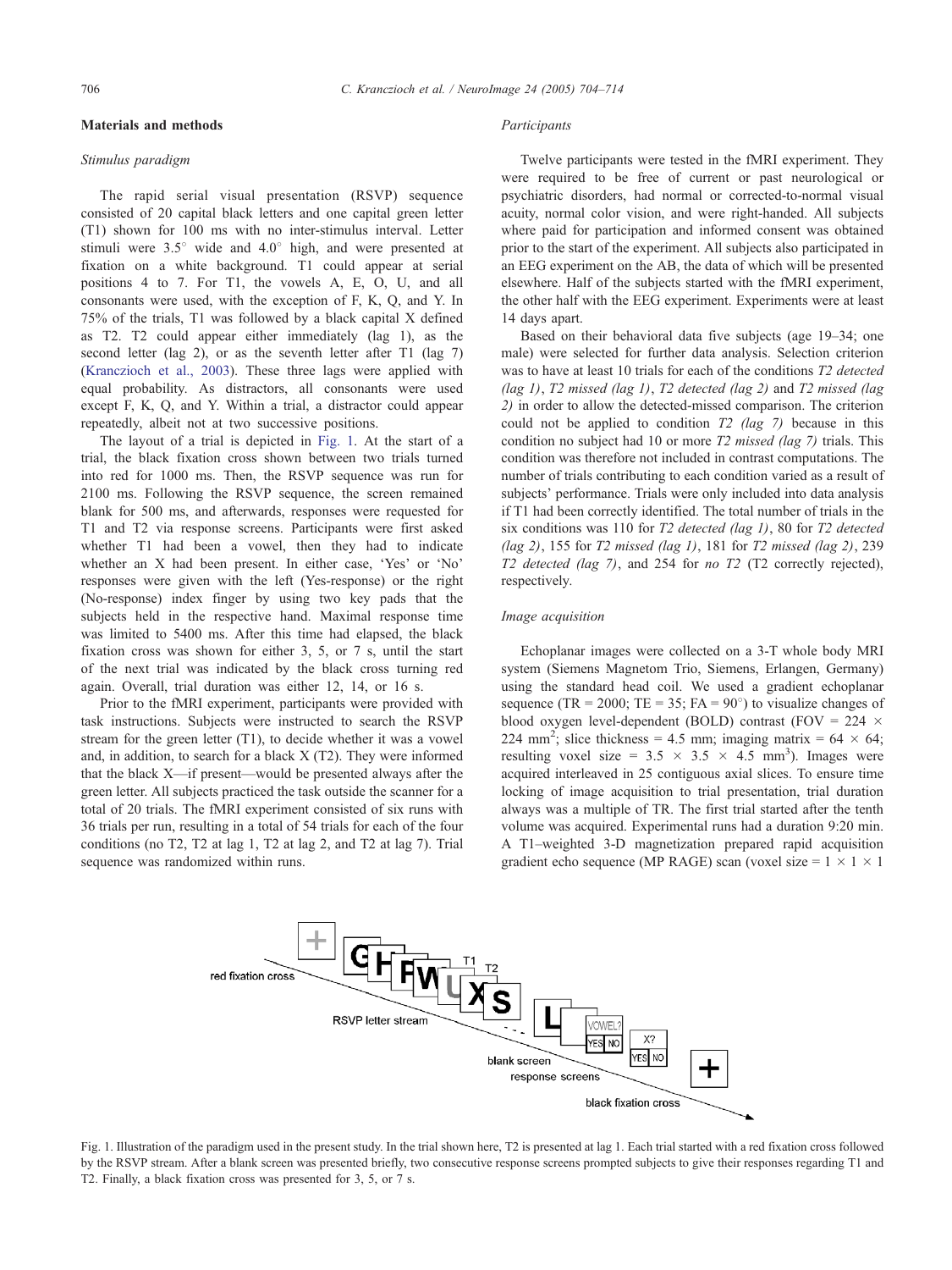mm<sup>3</sup>, TR = 2300 ms, TE = 3.93 ms, TI = 1100 ms) lasting 9:50 min was recorded after the third experimental run.

# fMRI data analysis

Data were analyzed using BrainVoyager 2000 4.9 and BrainVoyager QX 1.0 software (Brain Innovation B.V., Maastricht, The Netherlands). The first two scans were excluded from data analysis. The following preprocessing steps were performed: slice scan time correction (using sinc interpolation), linear trend removal, temporal high-pass filtering to remove low-frequency non-linear drifts of 3 or fewer cycles per time course, and 3D motion correction to detect and correct for small head movements by spatial alignment of all volumes to the first volume by rigid body transformations. Estimated translation and rotation parameters were inspected and never exceeded 3 mm. Co-registration of functional and 3-D structural measurements was computed by relating T2\*-weighted images and the T1-weighted 3-D MP RAGE measurement, which yields a 4-D functional data set. Structural 3- D and functional 4-D data sets were transformed into Talairach space [\(Talairach and Tournaux, 1988\)](#page-10-0).

In order to statistically evaluate the differences between the experimental conditions a multiple regression approach was applied. The stimulation protocol included predictors for the following conditions: T2 detected (lag 1), T2 missed (lag 1), T2 detected (lag 2), T2 missed (lag 2), T2 detected (lag 7), T2 missed (lag 7), and no T2. In addition, the 3-, 5-, or 7-s intervals between two trials during which the fixation cross was black served as a baseline condition. For each subject, six stimulation protocols were compiled reflecting individual performance and trial order for each experimental run. These protocols served to derive appropriate reference functions reflecting experimental and baseline conditions, which were convoluted with a hemodynamic response function ([Boynton et](#page-9-0) al., 1996) to account for the expected delay and generic shape of the BOLD signal. These reference functions served as independent predictors for a fixed-effects general linear model (GLM). In order to correct for multiple comparisons, the false discovery rate (FDR) controlling procedure was applied on the resulting p values for all voxels. The value of  $q$  specifying the maximum FDR tolerated on average was set to 0.05. With this value, a single-voxel threshold is chosen by the FDR procedure which ensures that from all voxels shown as active, only 5% or less are false-positives ([Benjamini and Hochberg, 1995;](#page-9-0) Genovese et al., 2002).

In a voxel-based approach, contrast maps were computed for the predictors  $T2$  detected (lag 1, 2) vs. no  $T2$  and for the predictors T2 detected (lag 1, 2) vs. T2 missed (lag 1, 2). Significantly activated clusters of 50 voxels or more  $[q(FDR) \leq$ 0.05] were selected for a more sensitive region of interest (ROI) analysis. For all ROI time courses, additional fixed-effects GLM and appropriately weighted linear contrasts were computed. Contrast definitions are summarized in Table 1. The region time courses were standardized, so that beta weights of predictors reflect the BOLD response amplitude of one condition relative to the variability of the signal. Furthermore, the event-related average of the BOLD signal change was computed for the ROIs.

# Results

# Behavior

In the fMRI experiment, only dual-task conditions were tested, that is, subjects were always required to identify both T1 and T2. As expected, detection accuracy for the second target (T2) varied as a function of lag relative to the first target (T1). Only trials in which T1 had been correctly identified were selected for further analysis. [Fig. 2](#page-4-0) shows the T2 detection rate as a function of lag (lag  $1 = 100$  ms, lag  $2 = 200$  ms, lag  $7 = 700$  ms). Detection rate at both lags 1 and 2 was reduced as compared to lag 7 (lag 1:  $t(4) = 6.2$ , P (one-tailed)  $\leq$  0.0015, lag 2:  $t(4) = 15.00$ , P (one-tailed)  $\leq$ 0.0001), but at lag 1 it was slightly better than at lag 2 ( $t$ (4) = 2.43, P (one-tailed)  $\leq$  0.035).

Performance on the T1 task was analyzed separately for T2 detected, T2 missed, and no T2 trials. For lag 1 trials, T1 was correctly detected in 96.5% of trials in which T2 was also correctly detected, and in 99% of trials in which T2 was missed. For lag 2 trials, T1 was correctly detected in 98.5% of trials in which T2 was also correctly detected, and in 96% of trials in which T2 was missed. For lag 7 trials, T1 was correctly detected in 97.5% of trials in which T2 was also correctly detected as well as in trials in which T2 was missed. Finally, for trials in which no T2 was presented, T1 was correctly detected in 97% of trials in which T2 was correctly rejected, and in 100% of trials in which T2 was falsely detected (9 of 270 trials were false alarms). Statistical comparison of these values did not reveal significant differences in T1 performance in relation to T2 detection in any of the four conditions (all  $P > 0.1$ ).

Independent of performance on the T1 task, the response criterion beta was computed for T2 for all subjects to reveal

| Table 1 |  |  |  |
|---------|--|--|--|
|         |  |  |  |

| Summary of contrasts computed for regions of interest (ROI) |  |  |  |  |
|-------------------------------------------------------------|--|--|--|--|
|-------------------------------------------------------------|--|--|--|--|

| Contrast                                                                                    | Lag 1                   |                       | Lag <sub>2</sub>                                 |  |                         | No T <sub>2</sub>   |  |  |
|---------------------------------------------------------------------------------------------|-------------------------|-----------------------|--------------------------------------------------|--|-------------------------|---------------------|--|--|
|                                                                                             | T <sub>2</sub> detected | T <sub>2</sub> missed | T <sub>2</sub> missed<br>T <sub>2</sub> detected |  | detected <i>(lag 7)</i> | (correct rejection) |  |  |
| T <sub>2</sub> detected $(\text{lag } 1, 2)$ vs. no T <sub>2</sub>                          |                         |                       |                                                  |  |                         |                     |  |  |
| T <sub>2</sub> missed (lag $1, 2$ ) vs. no T <sub>2</sub>                                   |                         |                       |                                                  |  |                         |                     |  |  |
| T <sub>2</sub> detected $(\text{lag } 1, 2)$ vs. T <sub>2</sub> missed $(\text{lag } 1, 2)$ |                         |                       |                                                  |  |                         |                     |  |  |
| Lag $1$ vs. Lag $2$                                                                         |                         |                       |                                                  |  |                         |                     |  |  |
| Interaction Lag vs. T2 detected/missed                                                      |                         |                       |                                                  |  |                         |                     |  |  |
| T <sub>2</sub> detected (lag 7) vs. no T <sub>2</sub>                                       |                         |                       |                                                  |  | $^{+}$                  |                     |  |  |
| T <sub>2</sub> detected (lag $7$ ) vs. T <sub>2</sub> detected (lag $1, 2$ )                |                         |                       |                                                  |  | $+ +$                   |                     |  |  |
| T <sub>2</sub> detected (lag $7$ ) vs. T <sub>2</sub> missed (lag $1, 2$ )                  |                         |                       |                                                  |  | $+ +$                   |                     |  |  |

The table indicates the direction of the contrasts by plus and minus signs for the relevant conditions. Two signs indicate that a given contrast was balanced to account for an unequal number of conditions contributing to a contrast.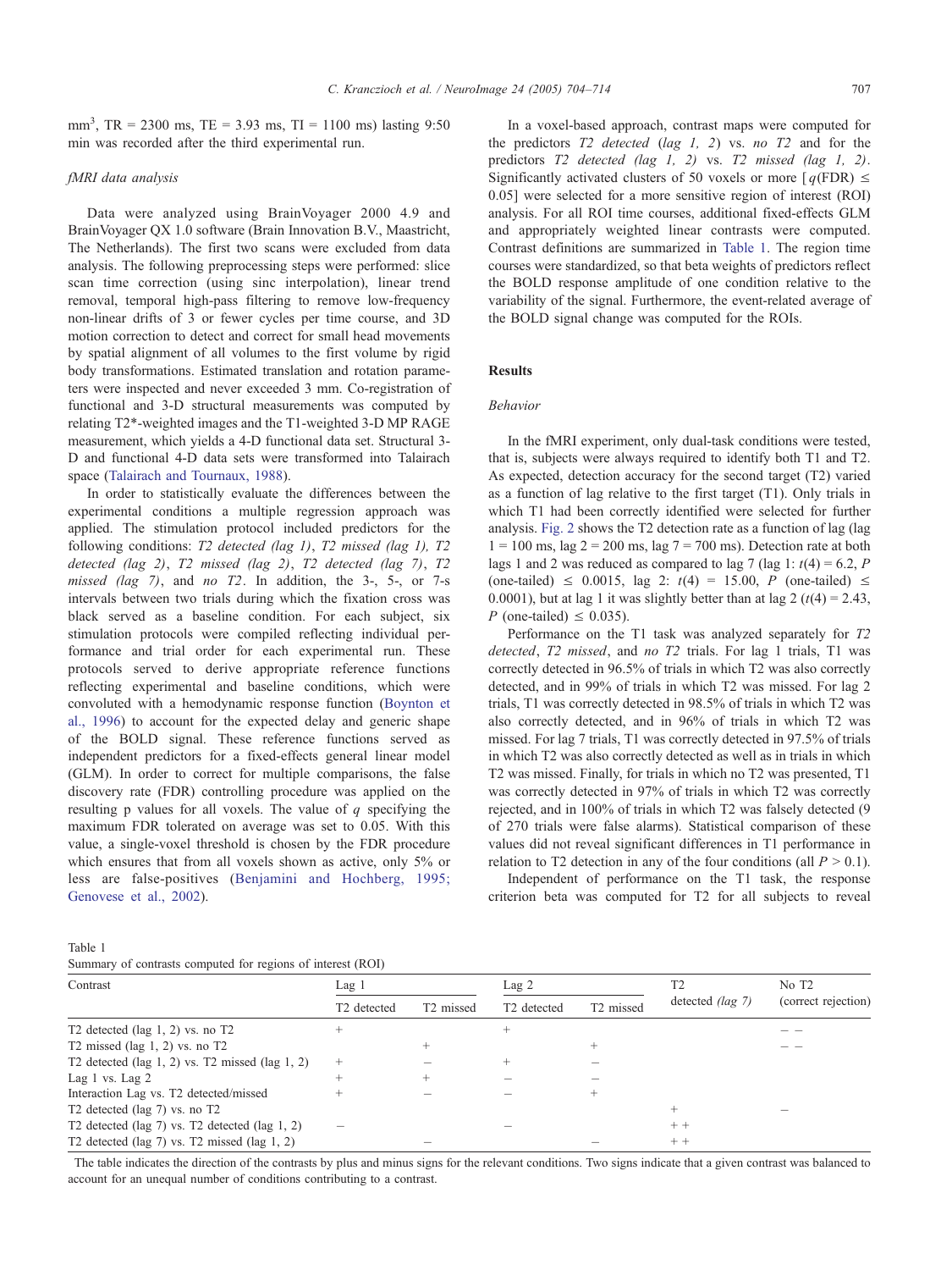<span id="page-4-0"></span>

Fig. 2. Mean T2 detection rate  $\pm$  SE for T2 at lags 1, 2, and 7 (n = 5).

whether subjects were biased in their answers. All beta values were 2.5 or higher, indicating that subjects' response criterion was rather conservative, that is, there were few correctly detected T2 stimuli due to false rejections but also only few wrongly detected ones (false alarms).

# fMRI data: voxel-based ROI specification

In a first analysis step, a voxel-based approach was applied to reveal brain regions for detailed analyses (regions of interest, ROIs). The contrasts *lag 1* vs. *lag 2* and *interaction lag*  $1/lag$  *2* vs. T2 detected/T2 missed did not show any significant activation. Thus, activation was not different in the lag 1 and 2 conditions. Hence, in all further contrasts conditions were considered together for the two lags, but separate for detected and missed T2, that is, T2 detected (lag 1, 2) and  $T2$  missed (lag 1, 2).

The  $T2$  detected (lag 1, 2) condition was compared to the no  $T2$ condition, the latter comprising trials in which T2 was correctly rejected by the subjects. This comparison was performed to reveal activation differences between trials in which T2 was objectively absent and objectively present, respectively, both being correctly perceived by the subjects. A number of regions showed significantly different activation  $[q(FDR) \le 0.05; P \le 0.00054]$  for these two conditions (Fig. 3A; [Table 2\)](#page-5-0). These included clusters in the right and especially the left inferior parietal lobules (IPL), in the left inferior frontal gyrus (IFG), and the left superior frontal gyrus/ anterior cingulate cortex (SFG/ACC). In addition, increased activation of the right precentral gyrus (PCG) was observed, reflecting motor activity related to the button press (left hand button press for 'Yes' response). This activation was complementary to a relative decrease in activation in the left PCG. [Table 2](#page-5-0) summarizes the Talairach coordinates of the center of mass together with the number of voxels in each cluster.

The critical test for investigating correlates of visual awareness in the context of the attentional blink paradigm is to compare activation for trials in which T2 has been detected with trials where T2 was missed albeit physically present. To this end, the contrast T2 detected (lag 1, 2) and T2 missed (lag 1, 2) is of primary interest. Computing this contrast for all voxels revealed differential activation  $[q(FDR) \le 0.05, P \le 0.0004]$  in a number of regions, including clusters in the left lateral frontal cortex (LFC), left IPL, left and right lateral occipital complex (LOC), left and right fusiform gyrus (FFG), and left amygdala (Fig. 3B, [Table 3\)](#page-5-0). The contrast was negative for clusters in the occipital lobes (LOC, FFG) and the amygdala. As in the T2 detected (lag 1, 2)–no T2 contrast motor-response related activity was observed in left and



Fig. 3. Brain regions activated differently in the voxel based contrasts T2 detected (lag 1, 2)-no T2 (A) and T2 detected (lag 1, 2)-T2 missed (lag 1, 2) (B). For a complete list of voxel clusters showing significant differences, see [Tables 2 and 3.](#page-5-0) The activations were thresholded at  $q(FDR) \le 0.05$ , color coded, and superimposed on the average of the individual T1-weighted structural images. Abbreviations: AMY—amygdala, FFG—fusiform gyrus  $(x, y, z = -36, -69, z = 0.01)$  $-12$  and  $-26$ ,  $-66$ ,  $-11$ ), IFG—inferior frontal gyrus, IPL—inferior parietal lobe  $(x, y, z = -29, -67, 36$  and 37,  $-58, 38$ ), LFC—lateral frontal cortex, LOC—lateral occipital complex  $(x, y, z = -41, -70, 3$  and 47,  $-66, -5)$ , SFG/ACC—superior frontal gyrus/anterior cingulate cortex.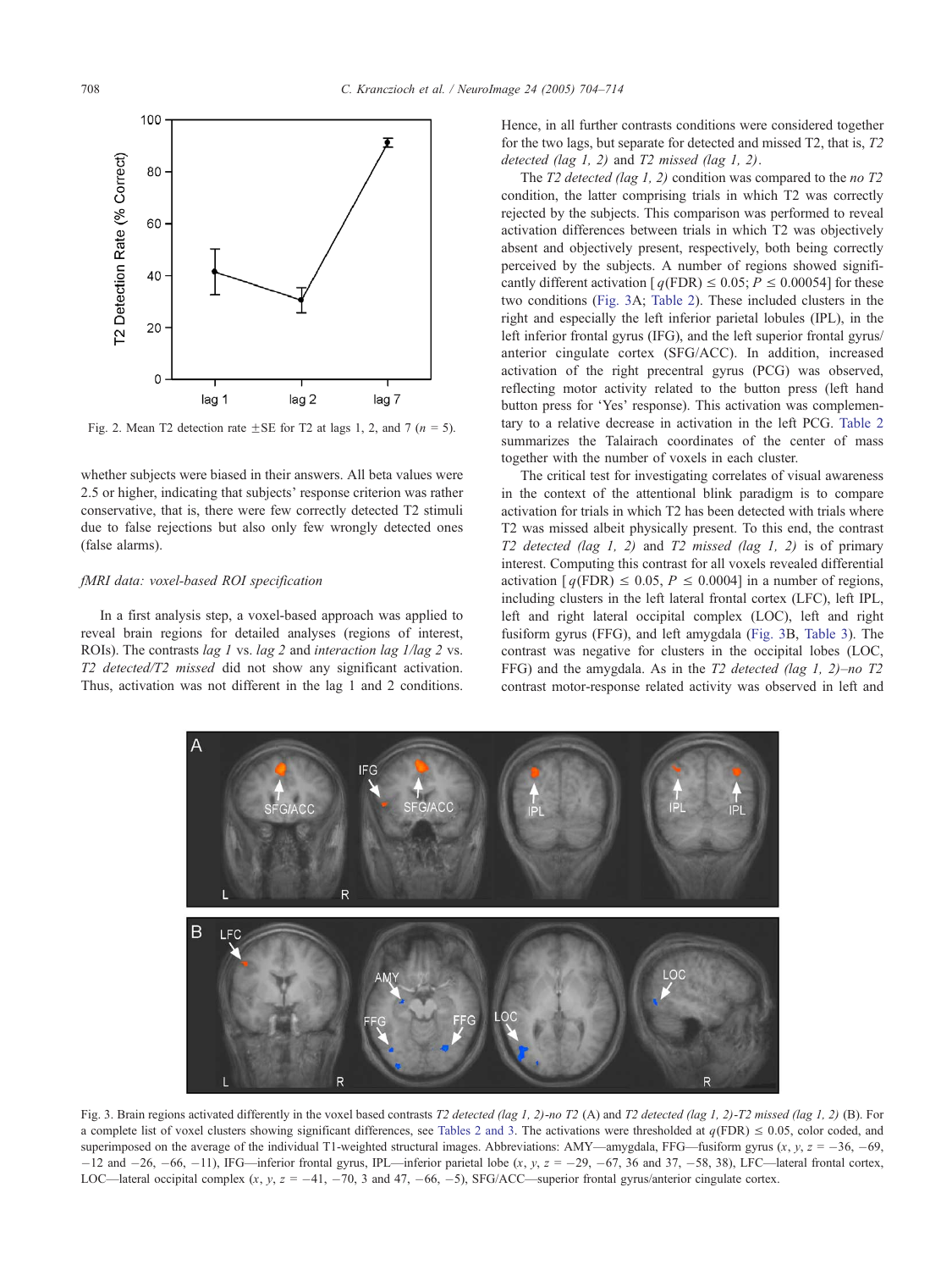<span id="page-5-0"></span>Table 2 Coordinates of voxel clusters significantly more active in the T2 detected (lag 1, 2) as compared the *no*  $T2$  condition

| Area  |               | Voxels in | Talairach coordinates |       |       |  |
|-------|---------------|-----------|-----------------------|-------|-------|--|
|       |               | cluster   | $\mathcal{X}$         | ν     | z     |  |
| Left  | SFG/ACC       | 2723      | $-2$                  | 19    | 47    |  |
|       | <b>IFG</b>    | 151       | $-43$                 | 13    | 5     |  |
|       | IPL anterior  | 158       | $-40$                 | $-50$ | 39    |  |
|       | IPL posterior | 1361      | $-29$                 | $-67$ | 36    |  |
|       | <b>PCG</b>    | 2019      | $-35$                 | $-26$ | 53    |  |
| Right | IPL anterior  | 83        | 46                    | $-43$ | 45    |  |
|       | IPL posterior | 338       | 37                    | $-58$ | 38    |  |
|       | <b>PCG</b>    | 3109      | 34                    | 55    | $-25$ |  |

Coordinates are shown for the center of mass together with the number of active voxels in each cluster.

Abbreviations: IFG—inferior frontal gyrus, IPL—inferior parietal lobule, PCG—precentral gyrus, SFG/ACC—superior frontal gyrus/anterior cingulate cortex.

right PCG. Talairach coordinates of the center of mass together with the number of voxels in each cluster except PCG are summarized in Table 3.

# fMRI: analyses of activation within ROIs

The voxel based approach was followed by the computation of GLM contrasts and event-related averages of the hemodynamic response for occipitotemporal, parietal, and frontal areas that turned out to be differentially modulated by task performance and T2 presence. By this approach, the NCCs in the context of the attentional blink paradigm could be investigated in greater detail.

## Occipitotemporal cortex

As shown by the event-related averages of the hemodynamic response (cf. [Figs. 4A](#page-6-0) and B, upper panels), FFG and LOC reached their maximal activation earlier than frontoparietal areas. Eventrelated analysis revealed furthermore that at short T2 lags, perceptual analysis in occipitotemporal areas differed for detected as compared to missed targets. Activation was largest for T2 missed (lag 1, 2) trials and smallest for  $T2$  detected (lag 1, 2) trials ([Fig. 4A](#page-6-0), [Table 4](#page-7-0)). Intermediate activation was observed for the no T2 and the T2 detected (lag 7) conditions. While activation in these two conditions did not differ significantly, it was found to be significantly larger than in the T2 detected (lag 1, 2) and significantly smaller than in the T2 missed (lag 1, 2) condition for some of the regions analyzed in detail ([Table 4\)](#page-7-0).

#### Amygdala

Interestingly, a negative contrast was found for the left amygdala, resulting from a deactivation relative to baseline for the  $T2$  detected (lag 1, 2) condition. This deactivation was significantly different from activity in the T2 missed (lag 1, 2), no T2, and T2 detected (lag 7) conditions ([Fig. 4A](#page-6-0), [Table 4\)](#page-7-0). The maximum of the deactivation was reached at the same time as the maximal activation in the occipitotemporal areas ([Fig. 4A](#page-6-0)).

## Frontoparietal cortex

[Fig. 4](#page-6-0)B and [Table 4](#page-7-0) summarize our data for the frontoparietal ROIs. In superior and inferior frontal areas, especially in a SFG/ ACC cluster ([Fig. 4B](#page-6-0), [Table 4\)](#page-7-0), activation was largest for T2 detected (lag 1, 2) trials, and smallest for the no T2 condition, and intermediate for the condition T2 detected (lag 7). Activation in the T2 missed (lag 1, 2) condition was yet significantly higher than in the no T2 condition. ROIs in the inferior parietal lobules (IPL posterior left and right, [Fig. 4B](#page-6-0)) showed a very similar activation pattern, with the exception that a higher BOLD increase was observed in the T2 detected (lag 7) condition that was comparable to the activity in the  $T2$  detected (lag 1, 2) condition. The left frontal cortex (LFC) also showed significantly higher activation for the two conditions where T2 was detected, as compared to the T2 missed (lag 1, 2) and the no  $T2$  condition ([Fig. 4B](#page-6-0), [Table 4\)](#page-7-0). In this case, the latter two did not differ significantly. Event-related analysis of fMRI responses yielded yet another interesting observation with regard to the time course of activation. In all areas of the frontoparietal network, activation differed between detected and missed T2 stimuli already for the second volume, whereas such a difference is observed only later in the occipitotemporal areas.

# Discussion

In the present study, neural correlates of visual awareness were investigated by comparing conditions differing with regard to the physical presence of a second target, the temporal distance between the first  $(T1)$  and the second target  $(T2)$ , and the conscious perception of T2. Activation in occipitotemporal areas specialized to process visual stimulus materials was found to be negatively correlated with the detection of T2 presented at short lags. In contrast, activation of frontal and parietal areas seems to reflect the explicit perception of T2, since BOLD increase was consistently stronger for conditions where T2 had been detected. However, for the majority of these areas activation differed between the T2 missed and the no T2 conditions, suggesting that the absence of an explicit percept in the two conditions does not reflect the same process. While in the no T2 conditions, the occipitotemporal areas simply supply no T2-related visual information, the T2 missed condition may imply incomplete processing of target-related

Table 3

Coordinates of voxel clusters significantly different between the T2 detected (lag 1, 2) and the  $T2$  missed (lag 1, 2) condition

|       | $\check{~}$   | $\tilde{\phantom{0}}$ |               |                       |       |  |  |
|-------|---------------|-----------------------|---------------|-----------------------|-------|--|--|
| Area  |               | Voxels in             |               | Talairach coordinates |       |  |  |
|       |               | cluster               | $\mathcal{X}$ | у                     | z     |  |  |
| Left  | AMY           | 68                    | $-24$         | $-11$                 | $-12$ |  |  |
|       | <b>LFC</b>    | 141                   | $-43$         | $-1$                  | 39    |  |  |
|       | LOC           | 274                   | $-41$         | $-70$                 | 3     |  |  |
|       |               | 57                    | $-38$         | $-84$                 | 1     |  |  |
|       |               | 83                    | $-24$         | $-83$                 | 5     |  |  |
|       |               | 57                    | $-19$         | $-89$                 | 9     |  |  |
|       | FFG           | 233                   | $-36$         | $-69$                 | $-12$ |  |  |
|       |               | 192                   | $-28$         | $-87$                 | $-9$  |  |  |
|       | IPL posterior | 152                   | $-28$         | $-71$                 | 35    |  |  |
| Right | LOC           | 52                    | 47            | $-66$                 | 5     |  |  |
|       | <b>FFG</b>    | 307                   | 26            | $-66$                 | $-11$ |  |  |
|       |               | 132                   | 36            | $-60$                 | $-14$ |  |  |

Coordinates are shown for the center of mass together with the number of active voxels in each cluster.

Abbreviations: AMY—amygdala, FFG—fusiform gyrus, IPL—inferior parietal lobule, LFC—lateral frontal cortex, LOC—lateral occipital complex.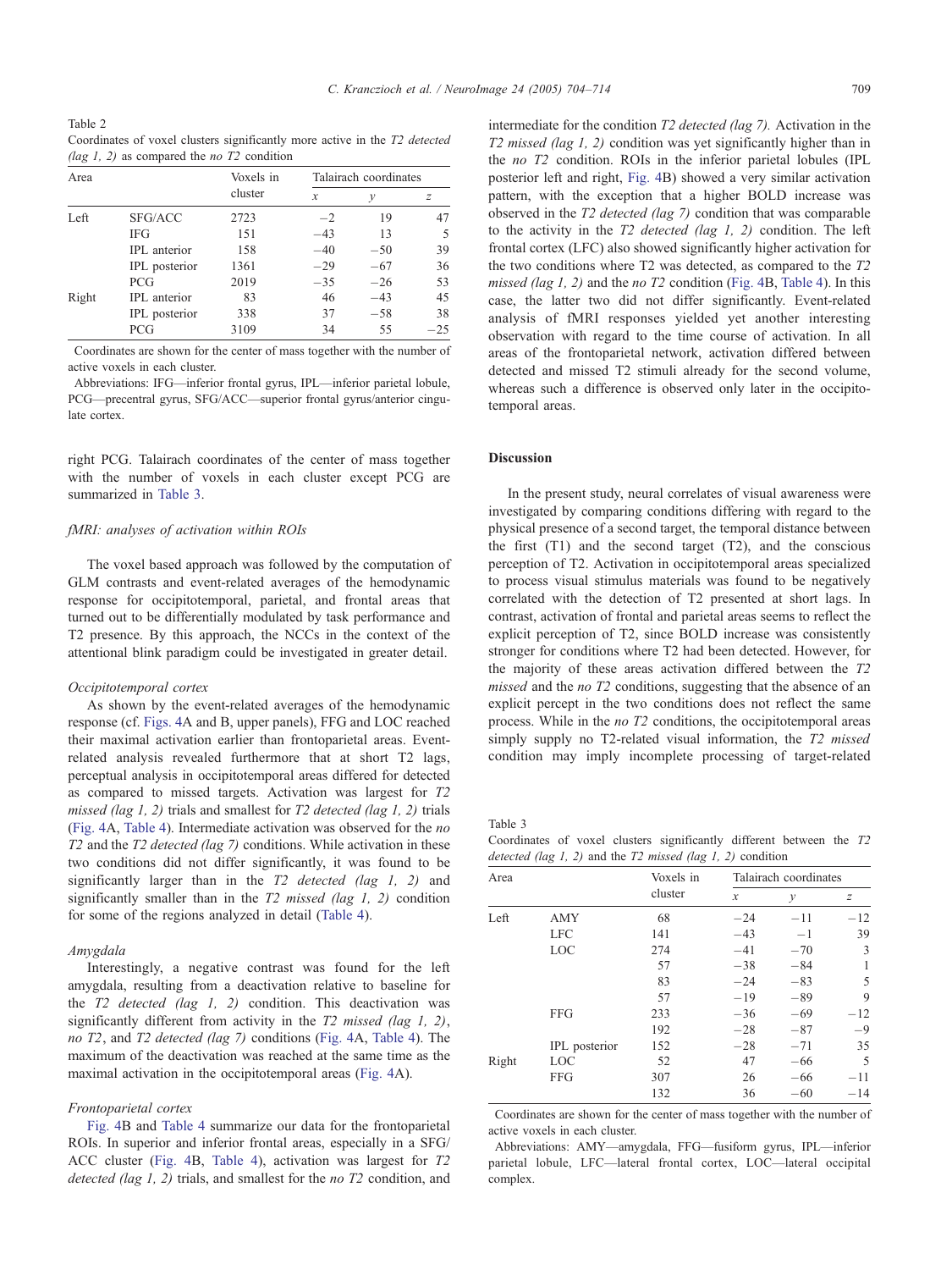<span id="page-6-0"></span>

Fig. 4. Results of a detailed region of interest (ROI) analysis. (A) ROIs in occipitotemporal cortex and amygdala. (B) ROIs in parietal and frontal cortex. The upper panels show event-related averages of the hemodynamic response. Percent signal change, error bars:  $\pm$ SE. In the lower panels, mean standardized beta weights of predictors as revealed by fixed-effects GLM are plotted. Error bars:  $\pm$ SE. Significant GLM contrasts are indicated by asterisks: \*P  $\leq$  0.05, \*\*P  $\leq$ 0.01, \*\*\*P  $\leq$  0.0001. See [Table 4](#page-7-0) for a complete list of GLM contrasts. Abbreviations: AMY—amygdala, FFG—fusiform gyrus, IFG—inferior frontal gyrus, IPL—inferior parietal lobe, LFC—lateral frontal cortex, LOC—lateral occipital complex, SFG/ACC—superior frontal gyrus/anterior cingulate cortex.

information in the selection process carried out by the frontoparietal network.

## Occipitotemporal cortex

Both the FFG and LOC have been related to processing of letter stimuli ([Goebel et al., 1998; Joseph et al., 2003; Polk et al., 2002\)](#page-10-0). As expected from the role of these areas in perceptual analysis of the stimulus material, in the present study, these regions reached their maximal activation earlier than frontoparietal areas. However, activity in these areas was significantly larger when T2 was missed than when it was detected, which is contrary to what might be expected from previous work ([Marois et al., 2004\)](#page-10-0). Activation was intermediate between the two other conditions when T2 was presented at lag 7 or was not present at all. The most likely account for this pattern of activation seems that the attentive search for a target in the letter stream was aborted early in  $T2$  detected (lag 1, 2) trials, whereas for the other conditions, the stream was searched until its end. By this interpretation, it could also be explained why

activation in occipitotemporal areas did not follow the pattern observed by [Marois et al. \(2004\),](#page-10-0) who found activation in parahippocampal place area to be largest for hits, intermediate for misses, and smallest for correct rejections. In their study, essentially only one T2 lag was investigated and the RSVP sequence ended after the T2+1 item in all conditions. This did not allow effects of active termination of search to emerge, which are likely to be seen in the present findings.

If the interpretation regarding termination of search holds true, activation should be comparable for trials in which T2 was missed and in which it was not presented. However, at least for some ROIs, the two conditions were found to differ significantly (Fig. 4B, [Table 4\)](#page-7-0), indicating that early termination of search might only be part of the puzzle. One option might be that activation in occipitotemporal areas also reflects differences in T1 processing. Yet, as for the present study, the design was chosen to be as comparable as possible to the wealth of previous attentional blink studies, at this point, it remains an open question whether such an interpretation is valid. Because in our study both T1 and T2 were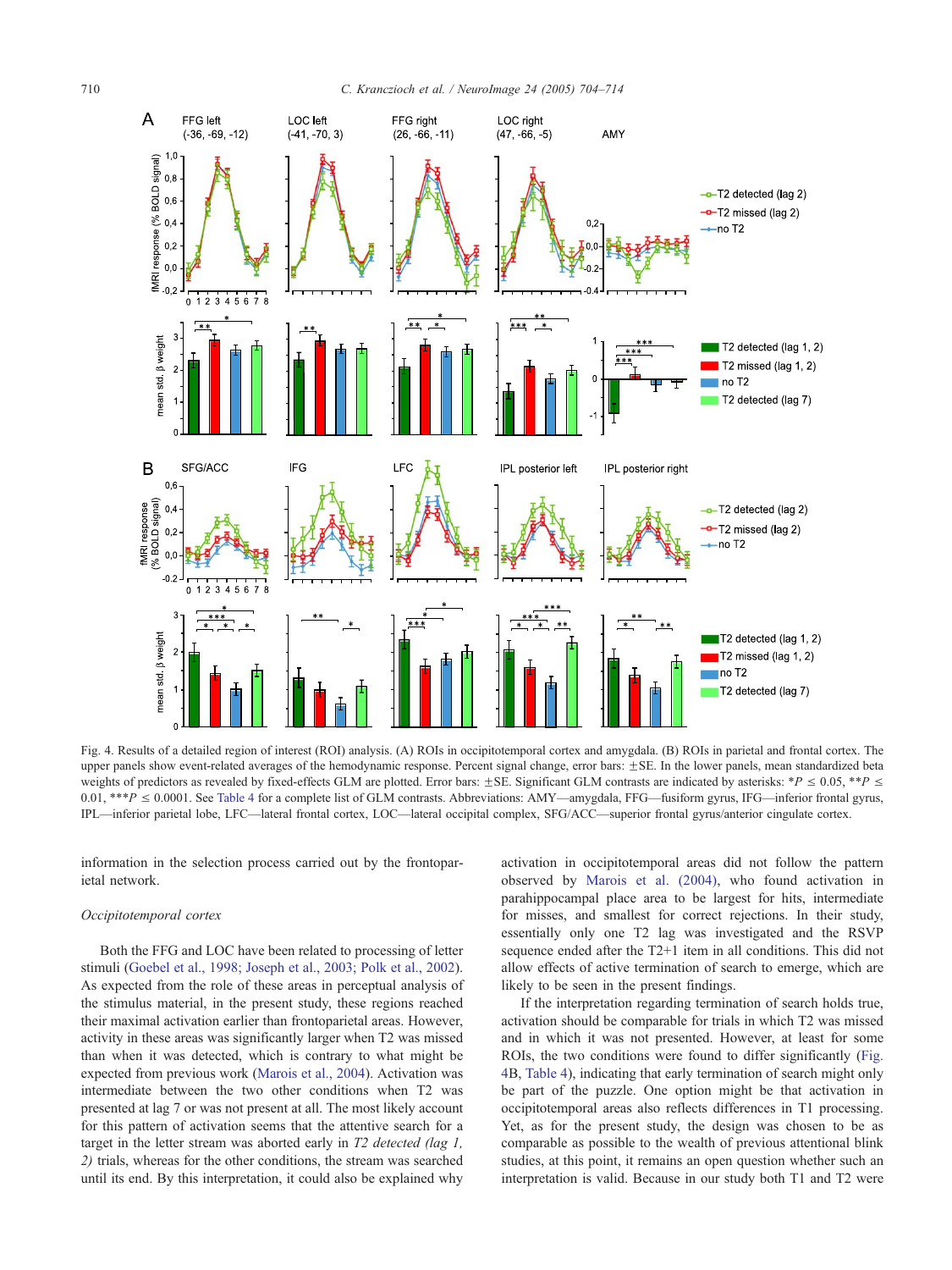<span id="page-7-0"></span>

| Table 4 |  |                              |
|---------|--|------------------------------|
|         |  | Results of ROI GLM contrasts |

| <b>ROI</b> |                            |                     | Talairach coordinates |                  | Contrasts                                   |                                             |                                             |                                          |                                             |                                          |
|------------|----------------------------|---------------------|-----------------------|------------------|---------------------------------------------|---------------------------------------------|---------------------------------------------|------------------------------------------|---------------------------------------------|------------------------------------------|
|            |                            | $\boldsymbol{\chi}$ | $\mathcal{Y}$         | $\boldsymbol{Z}$ | T <sub>2</sub> det.<br>$(\text{lag } 1, 2)$ | T <sub>2</sub> miss<br>$(\text{lag } 1, 2)$ | T <sub>2</sub> det.<br>$(\text{lag } 1, 2)$ | T <sub>2</sub> det.<br>$(\text{lag } 7)$ | T <sub>2</sub> det.<br>$(\text{lag } 7)$    | T <sub>2</sub> det.<br>$(\text{lag } 7)$ |
|            |                            |                     |                       |                  | no T <sub>2</sub>                           | no T <sub>2</sub>                           | T2 miss.<br>$(\text{lag } 1, 2)$            | no T2                                    | T <sub>2</sub> det.<br>$(\text{lag } 1, 2)$ | T2 miss.<br>$(\text{lag } 1, 2)$         |
| Left       | Frontal                    |                     |                       |                  |                                             |                                             |                                             |                                          |                                             |                                          |
|            | SFG/ACC                    | $-2$                | 19                    | 47               | $4.28***$                                   | $2.14*$                                     | $2.53*$                                     | $2.37*$                                  | $-2.05*$                                    | 0.41                                     |
|            | <b>IFG</b>                 | $-43$               | 13                    | 5                | $3.04**$                                    | 1.91                                        | 1.47                                        | $2.23*$                                  | $-0.96$                                     | 0.49                                     |
|            | <b>LFC</b><br>Parietal     | $-43$               | $-1$                  | 39               | $2.33*$                                     | $-0.98$                                     | $3.31***$                                   | 0.97                                     | $-1.4$                                      | $2.00*$                                  |
|            | IPL anterior               | $-40$               | $-50$                 | 39               | $2.50*$                                     | $2.43*$                                     | 0.43                                        | $3.20**$                                 | 0.46                                        | 1.01                                     |
|            | IPL posterior<br>Occipital | $-29$               | $-67$                 | 36               | $3.90***$                                   | $2.13*$                                     | $2.14*$                                     | $5.09***$                                | 0.81                                        | $3.29***$                                |
|            | <b>LOC</b>                 | $-41$               | $-70$                 | 3                | $-1.75$                                     | 1.45                                        | $-3.12**$                                   | 0.05                                     | 1.78                                        | $-1.37$                                  |
|            |                            | $-38$               | $-84$                 |                  | $-1.16$                                     | 1.10                                        | $-2.19*$                                    | $-0.11$                                  | 1.04                                        | 1.20                                     |
|            |                            | $-24$               | $-83$                 | 5                | $-0.82$                                     | $2.42*$                                     | $-3.01**$                                   | 0.11                                     | 0.91                                        | $-2.26*$                                 |
|            |                            | $-19$               | $-89$                 | 9                | $-0.34$                                     | $2.05*$                                     | $-2.18*$                                    | 0.53                                     | 0.82                                        | $-1.45$                                  |
|            | <b>FFG</b>                 | $-36$               | $-69$                 | $-12$            | $-1.60$                                     | 1.75                                        | $-3.22**$                                   | 0.76                                     | $2.27*$                                     | $-0.91$                                  |
|            |                            | $-28$               | $-87$                 | $-9$             | $-1.58$                                     | 0.69                                        | $-2.26*$                                    | 0.31                                     | 1.84                                        | $-0.36$                                  |
|            | Amygdala                   |                     |                       |                  |                                             |                                             |                                             |                                          |                                             |                                          |
|            | <b>AMY</b>                 | $-24$               | $-11$                 | $-12$            | $-3.44***$                                  | 1.48                                        | $-4.90***$                                  | 0.42                                     | $3.78***$                                   | $-1.01$                                  |
| Right      | Parietal                   |                     |                       |                  |                                             |                                             |                                             |                                          |                                             |                                          |
|            | IPL anterior               | 46                  | $-43$                 | 45               | $2.57*$                                     | 1.62                                        | 1.23                                        | $2.12*$                                  | $-0.60$                                     | 0.66                                     |
|            | IPL posterior              | 37                  | $-58$                 | 38               | $3.43***$                                   | 1.71                                        | $2.03*$                                     | $3.29***$                                | $-0.37$                                     | 1.80                                     |
|            | Occipital                  |                     |                       |                  |                                             |                                             |                                             |                                          |                                             |                                          |
|            | LOC                        | 47                  | $-66$                 | 5                | $-1.86$                                     | $2.23*$                                     | $-3.93***$                                  | 1.36                                     | $3.10**$                                    | $-0.74$                                  |
|            | <b>FFG</b>                 | 26                  | $-66$                 | $-11$            | $-2.21*$                                    | 1.10                                        | $-3.28**$                                   | 0.33                                     | $2.50*$                                     | $-0.73$                                  |
|            |                            | 36                  | $-60$                 | $-14$            | $-1.95$                                     | 1.70                                        | $-3.55***$                                  | 1.02                                     | $2.86**$                                    | $-0.59$                                  |

 $t$  values and significance of paired  $t$  tests.

Abbreviations: AMY—amygdala, FFG—fusiform gyrus, IFG—inferior frontal gyrus, IPL—inferior parietal lobule, LOC—lateral occipital complex, SFG/ ACC—superior frontal gyrus/anterior cingulate cortex. T2 det.—T2 detected.

 $*$   $P \le 0.05$ .

\*\*  $P < 0.01$ 

\*\*\*  $P \le 0.0001$ .

letters, activation related to processing of either cannot be separated clearly. In order to test this hypothesis, the use of target categories known to be processed in different visual areas such as scenes, faces, or letters would be required ([Epstein and Kanwisher,](#page-10-0) 1998; Goebel et al., 1998; Joseph et al., 2003; Kanwisher et al., 1997; Marois et al., 2004). The resulting activation levels in these areas could then be analyzed as a function of T2 detection.

# Frontoparietal cortex

A network of lateral frontal, anterior cingulate, and intraparietal areas previously implicated in directing visual attention ([Corbetta](#page-9-0) et al., 1998; Coull and Frith, 1998; Coull and Nobre, 1998; Kanwisher and Wojciulik, 2000) was postulated to represent the attentional bottleneck to perceptual awareness ([Marois et al., 2000,](#page-10-0) 2004). In overall agreement with these earlier studies, our data also suggest that parietal and frontal areas are involved in the attentional blink. Specifically, activation of lateral frontal and parietal areas seems to reflect the explicit perception of T2, since signal increases were consistently stronger for conditions where T2 had been detected.

For short T2 lags, lateral frontal activation depended on whether T2 was detected, and there was no significant difference between conditions in which subjects failed to see T2 and in which T2 was physically absent ([Fig. 4B](#page-6-0)). Interestingly, comparable ROIs were found to be differentially active in all previous neuroimaging studies of the attentional blink ([Marcantoni et al., 2003; Marois et](#page-10-0) al., 2000, 2004), which might indicate a specific role of lateral frontal cortex in the attentional blink. [Marois et al. \(2004\)](#page-10-0) suggest that lateral frontal activation is associated with consolidation and maintenance of targets in working memory for later report ([Courtney et al., 1998a,b\)](#page-9-0). In line with a working memory related interpretation of LFC activation, ERP studies of the attentional blink show that the P3 component, assumed to specifically indicate working memory processes ([Donchin and Coles, 1988; Verleger,](#page-10-0) 1988), is impaired during the attentional blink ([Kranczioch et al.,](#page-10-0) 2003; Rolke et al., 2001; Vogel and Luck, 2002; Vogel et al., 1998). However, in our T2 detected (lag 7) condition, activation in LFC did not rise significantly above activation in the *no* T2 condition, which is inconsistent with an interpretation mainly applying to working memory processes. On the other hand, [Marcantoni et al. \(2003\)](#page-10-0) propose that lateral frontal cortex might be involved in resolving dual task interference. As dual task interference can be assumed to be rather small if T2 is presented at lag 7, our results might thus indicate that lateral frontal cortex activation reflects a combination of both, that is, working memory processes, but also to some degree, the interference between items.

For the other areas of the frontoparietal network, activation profiles were generally similar to LFC. However, in superior frontal and inferior frontal regions, as well as in the parietal ROIs,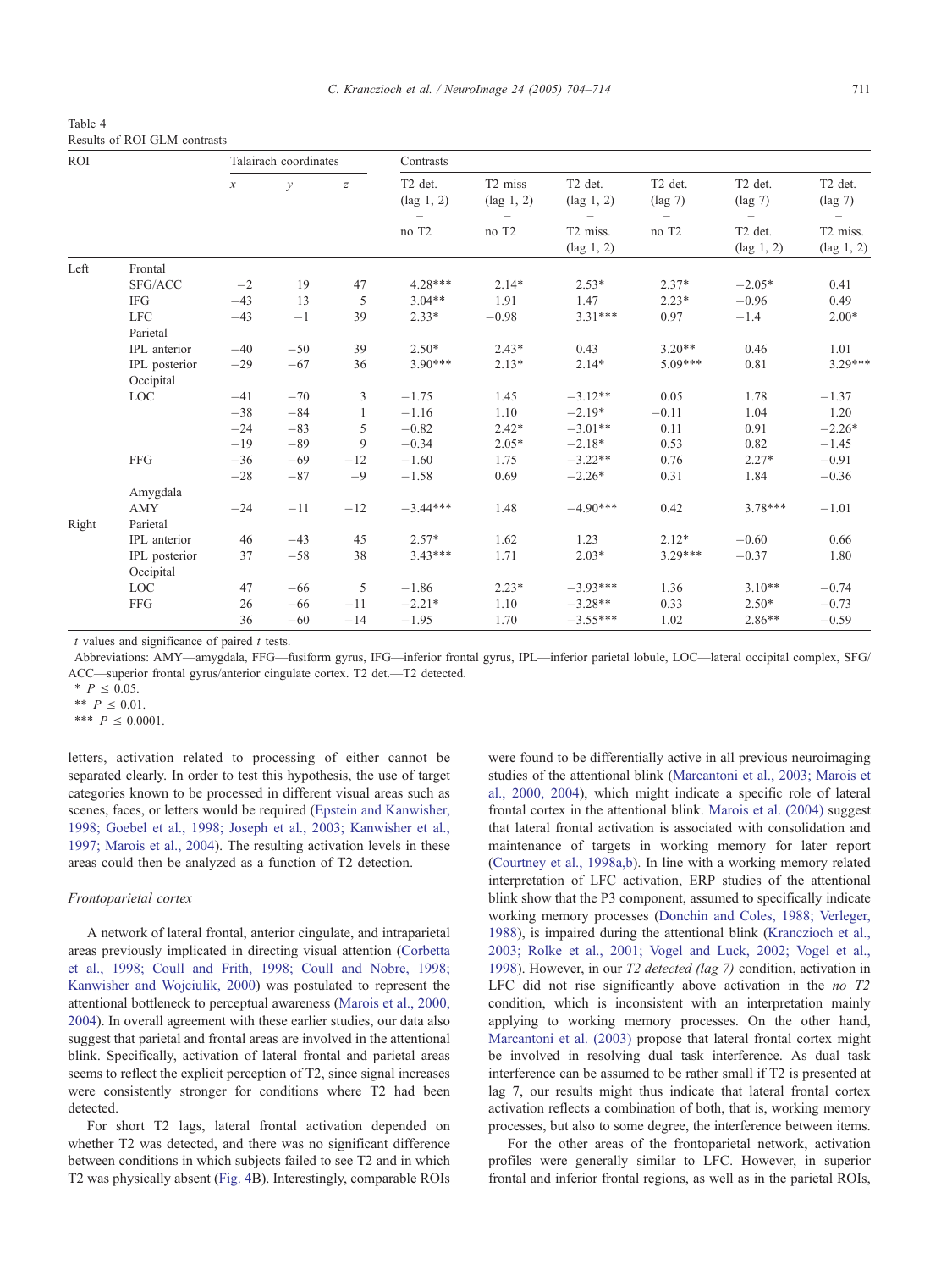activation differed between the T2 missed and the no T2 conditions, suggesting that the absence of an explicit percept in the two conditions is due to different processes. We hypothesize that the slightly larger activity in the T2 missed condition reflects that in these areas target-related information is processed, yet only incompletely. A comparable account has been made recently for data indicating that missed target stimuli were processed in various frontal and temporoparietal areas ([Shulman et al., 2003\)](#page-10-0). It cannot be fully ruled out however that it is not processing of unconscious information that is reflected in the activations associated with missed T2. Rather, processing of information derived from trials in which subjects could get some information regarding T2, yet were too conservative in their decision criterion might have led to activations in parietal and frontal areas. This is a potential objection to all studies using a subjective rather than objective criterion for distinguishing conscious and unconscious processing ([Palmer,](#page-10-0) 1999).

The activation pattern in inferior frontal cortex (IFG) was comparable to that of superior frontal/anterior cingulate cortex (SFG/ACC). Similar to lateral frontal areas, inferior frontal cortex has been related to working memory, specifically object working memory ([Courtney et al., 1997, 1998a,b\)](#page-9-0). On the other hand, inferior frontal regions have been observed to be active in a number of neuroimaging studies with interfering response alternatives or interfering tasks, frequently with concurrent activation in anterior cingulate/superior frontal cortex ([Braver et al., 2003; Dove](#page-9-0) et al., 2000; Schubert and Szameitat, 2003). Areas in the anterior cingulate sulcus and superior frontal gyrus (SMA, pre-SMA) have been related to motor functions ([Paus, 2001; Picard and Strick,](#page-10-0) 1996), and it has been suggested that the increased activation in anterior cingulate cortex mainly observed for detected T2 might be response related [\(Marois et al., 2004\)](#page-10-0), maybe reflecting indecision or conflict monitoring processes ([Botvinick et al., 1999; Carter et](#page-9-0) al., 1998; Paus, 2001). In line with this response-related account, no activation in anterior cingulate cortex was found in an attentional blink study in which no motor response was required ([Marcantoni et al., 2003\)](#page-10-0).

Parietal cortex, on the other hand, has been related to controlling the distribution of attentional resources among visual events ([Coull and Nobre, 1998; Marois et al., 2004; Wojciulik and](#page-9-0) Kanwisher, 1999). It remains open why, in contrast to our findings, no differences in parietal activations were observed in the [Marois](#page-10-0) et al. (2004) study. Besides the different stimulus materials used, the second major difference between studies is that while in the present study, T2 was followed by at least seven distractor stimuli, in the study of Marois et al. T2 was always the second-to-last stimulus. It seems unlikely that parietal activations observed in the present but also previous attentional blink studies (cf. [Marois et al.,](#page-10-0) 2000, 2003) are related to the use of alpha-numeric stimulus material. Accordingly, differences might be related to the second issue: with only one distractor following T2, the need to reorient attentional resources away from distractors and to the target might be largely reduced, resulting in only small differences between T2 detected and T2 missed trials.

Generally, we observed activation of the frontoparietal network to be larger in the left hemisphere. The left inferior and superior parietal cortex has been found to be selectively activated in passive viewing and silent naming of letters ([Joseph](#page-10-0) et al., 2003). A left-hemispheric bias of parietal activation was also observed in RSVP tasks using letter stimuli ([Marcantoni et](#page-10-0) al., 2003; Wojciulik and Kanwisher, 1999) Thus, the lefthemispheric bias in activation found might be due to the stimulus material used. Yet as the stimulus material was equal in all conditions, this alone cannot explain the differences in activation. Similar to spatial orienting of attention, orienting attention in time has been related to a frontoparietal network involving inferior parietal areas but with a left-hemispheric bias ([Coull and Nobre, 1998\)](#page-9-0). Even though temporal attention or attentional orienting in time is not to equate with the attentional blink ([Coull and Nobre, 1998\)](#page-9-0), in attentional blink experiments, items are nevertheless presented at different points in time and, therefore, attention has to be redistributed across time to allow successful processing of both T1 and T2. Thus, even though the predominant left hemispheric activation in the present study might be related to the stimulus material, it is likely to reflect the reallocation of attention to T2.

## Limbic regions

Interestingly, we found the left amygdala to be deactivated relative to baseline for  $T2$  detected (lag 1, 2) trials. It has been suggested that activation in ventromedial frontal cortex and amygdala produced by emotional arousal favors automatic processing and interferes with performance in non-automatic tasks. To prevent interference, this activation might be inhibited during non-automatic processing ([Drevets and Raichle, 1998;](#page-10-0) Shulman et al., 1997). In line with these suggestions, exploratory analysis of a ROI in ventromedial frontal cortex  $(x, y, z = 2, 41, 6)$  also revealed a significant deactivation for T2 detected (lag 1, 2) as compared to  $T2$  missed (lag 1, 2) trials  $[q(FDR) \le 0.08, P \le 0.001]$ . Thus, it might be that to some degree, the deactivations for the T2 detected (lag 1, 2) condition observed in our study also reflect inhibition of automatic processing, which becomes specifically evident in this condition of high demand on processing resources. Clearly, however, at this point, this interpretation is highly speculative, and further research is needed to test this hypothesis.

## Implications for theories of the attentional blink

Most models of the attentional blink assume two stages of processing. In the first stage, stimuli are identified automatically, but to be reportable stimuli need to be consolidated in a second, capacity-limited stage also equated with working memory ([Brehaut](#page-9-0) et al., 1999; Chun and Potter, 1995; Jolicoeur and Dell'Acqua, 1998; Shapiro et al., 1994; Vogel et al., 1998). While in the interference model ([Isaak et al., 1999; Shapiro et al., 1994\)](#page-10-0), it is further suggested that potential targets are passed on to the second stage where they compete for selection, the two stage model ([Chun](#page-9-0) and Potter, 1995; Potter et al., 2002) postulates that T2 does not enter the second stage as long as this is occupied by T1. The response pattern that we have observed in areas of the frontoparietal network is not in line with the assumption of the interference model that both targets reach working memory. Rather, our findings support the two-stage model indicating that T2 frequently fails to reach working memory.

However, our finding of increased activation for T2 missed as compared to no T2 trials in inferior frontal, parietal, and superior frontal/anterior cingulate cortex also strongly suggests that targets that eventually do not reach awareness are processed beyond a first stage of perceptual identification (but see also discussion of frontoparietal cortex). In a hybrid model of the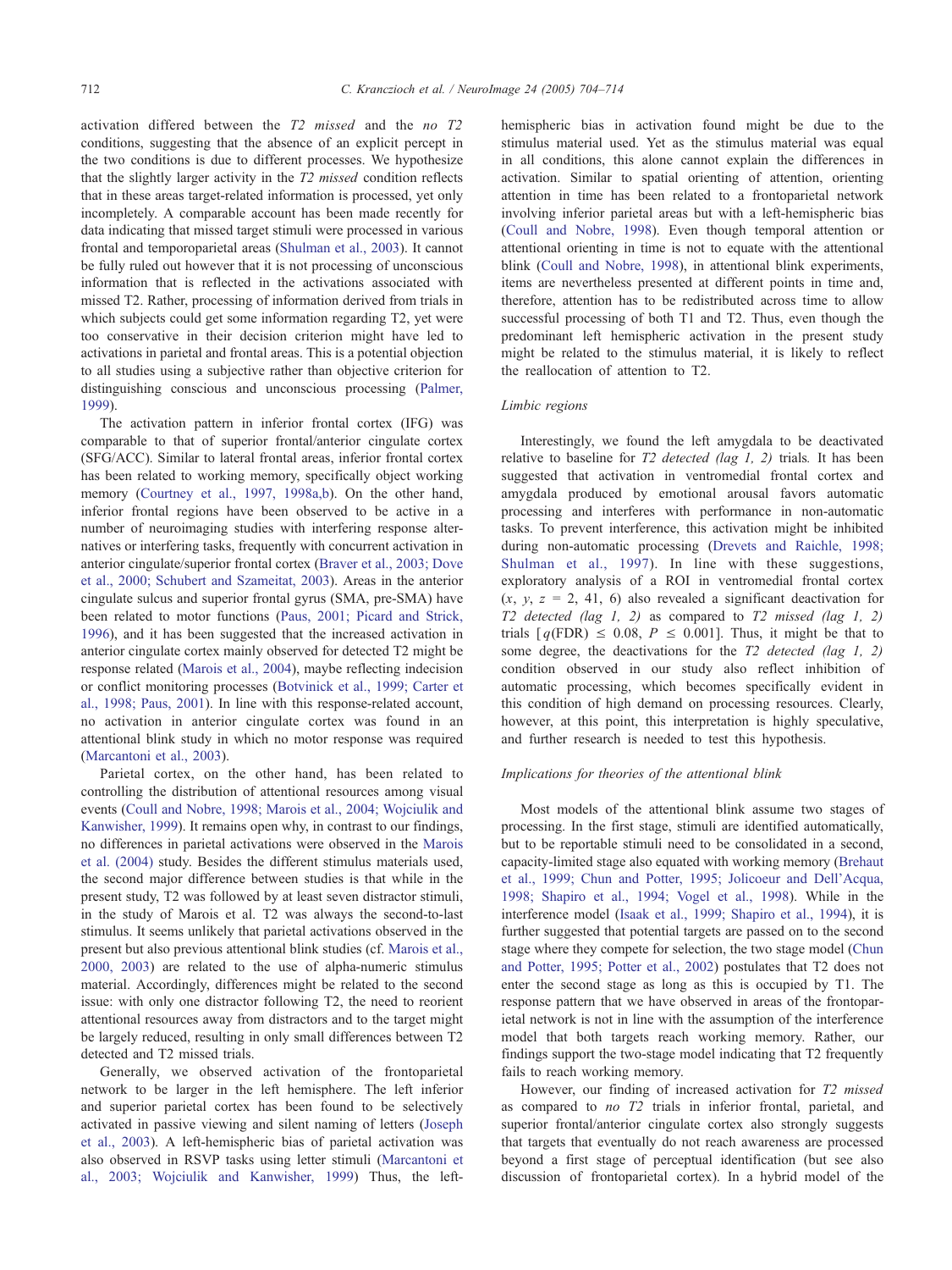<span id="page-9-0"></span>attentional blink ([Vogel et al., 1998\)](#page-10-0) combining the interference and the two-stage models, it has been suggested that after being identified in the first stage, potential target items are initially stored in a conceptual short-term memory (CSTM) buffer, where they are prone to decay and to replacement by other stimuli. Attentional resources for the transfer of potential targets into a more durable and reportable form (or into visual working memory) are limited, and thus T2 cannot be consolidated as long as T1 is transferred. This is assumed to result in errors in the report of T2 for a subset of trials. Thus, assuming that the neural substrate of the first stage resides in visual cortex and the neural substrate of working memory consolidation is in lateral frontal cortex ([Marois et al.,](#page-10-0) 2004), activation in inferior frontal, superior frontal/anterior cingulate, and parietal areas might reflect processing in the CSTM buffer. Thus, our results suggest that models of the attentional blink might be expanded by including a third processing stage prior to working memory consolidation, as has been proposed by [Vogel et](#page-10-0) al. (1998).

## Implications for visual awareness

Robust evidence suggests that activation of neural representations within visual cortex is not sufficient for access of visual stimuli to awareness. Rather, additional contributions from parietal and frontal areas seem a necessity (Beck et al., 2001; Dehaene et al., 2003; Lumer and Rees, 1999; Marois et al., 2004; Portas et al., 2000; Rees et al., 2002). Our data suggest that intraparietal regions, anterior cingulate cortex, as well as regions in inferior frontal gyrus and lateral frontal cortex may be part of such a selection network. These areas may exert top-down control over processing in sensory cortices, providing 'bias signals' that can modulate the selection of stimuli in a context-dependent fashion ([Engel et al., 2001; Leopold](#page-10-0) and Logothetis, 1999; Miller, 2000). However, unambiguous correlates of processing in sensory cortices specifically related to either T1 or T2 selection could not be provided in the context of the present study.

Selection of sensory signals for access to awareness has also been studied in the context of other paradigms like, for example, binocular rivalry (Blake and Logothetis, 2002; Engel and Singer, 2001; Fries et al., 2002; Leopold and Logothetis, 1999). Animal studies employing this paradigm have revealed that synchronization among cortical neurons as measured by intracranial recordings is likely to be important for selection ([Engel et al., 2001; Fries et](#page-10-0) al., 2002). Interestingly, the changes are particularly prominent in the so-called gamma-band distinguished by synchronized activity at frequencies above 30 Hz ([Fries et al., 2002\)](#page-10-0). Likewise, numerous studies in humans ([Debener et al., 2003; Fell et al.,](#page-10-0) 2003) and animals ([Fries et al., 2001; Steinmetz et al., 2000\)](#page-10-0) show that attentional selection is associated with an increase of cooperativity in the gamma-band.

Taken together, the picture that emerges is that conscious awareness presupposes several interrelated processes, including sensory preprocessing by modality-specific cortical circuits, attentional selection by frontoparietal networks, and transfer of the selection results into working memory (Crick and Koch, 1990, 2003; Rees et al., 2002). If, as discussed above, gamma-band synchrony is indeed critically involved in this process, it may be predicted that higher gamma-band responses should be observed for detected T2 targets as compared to missed T2 stimuli. This prediction remains to be tested in future attentional blink experiments.

#### Acknowledgments

This study was supported by the Institute of Medicine, Research Center Jülich (Germany), where C. Kranczioch, S. Debener and A.K. Engel were employed during the performance of the experiments. We thank the F.C. Donders Centre for Cognitive Neuroimaging (Nijmegen, The Netherlands) for providing the facilities and measurement time for this study. Additional support was provided by grants from the Gustav-Adolf-Lienert-Foundation to CK and from the EU (Neuro-IT.net, IST-2001-35498) to AKE.

# References

- Beck, D.M., Rees, G., Frith, C.D., Lavie, N., 2001. Neural correlates of change detection and change blindness. Nat. Neurosci. 4, 645 – 650.
- Benjamini, Y., Hochberg, Y., 1995. Controlling the false discovery rate: a practical and powerful approach to multiple testing. J. R. Stat. Soc., B 57, 289 – 300.
- Blake, R., Logothetis, N.K., 2002. Visual competition. Nat. Rev., Neurosci.  $3, 13 - 21.$
- Botvinick, M., Nystrom, L.E., Fissell, K., Carter, C.S., Cohen, J.D., 1999. Conflict monitoring versus selection-for-action in anterior cingulate cortex. Nature 402, 179-181.
- Boynton, G.M., Engel, S.A., Glover, G.H., Heeger, D.J., 1996. Linear systems analysis of functional magnetic resonance imaging in human V1. J. Neurosci. 16, 4207 – 4221.
- Braver, T.S., Reynolds, J.R., Donaldson, D.I., 2003. Neural mechanisms of transient and sustained cognitive control during task switching. Neuron 39, 713 – 726.
- Brehaut, J.C., Enns, J.T., Di Lollo, V., 1999. Visual masking plays two roles in the attentional blink. Percept. Psychophys. 61, 1436 – 1448.
- Broadbent, D.E., Broadbent, M.H., 1987. From detection to identification: response to multiple targets in rapid serial visual presentation. Percept. Psychophys. 42, 105 – 113.
- Carter, C.S., Braver, T.S., Barch, D.M., Botvinick, M.M., Noll, D., Cohen, J.D., 1998. Anterior cingulate cortex, error detection, and the online monitoring of performance. Science 280, 747 – 749.
- Chun, M.M., Potter, M.C., 1995. A two-stage model for multiple target detection in rapid serial visual presentation. J. Exp. Psychol. Hum. Percept. Perform. 21, 109 – 127.
- Corbetta, M., Akbudak, E., Conturo, T.E., Snyder, A.Z., Ollinger, J.M., Drury, H.A., Linenweber, M.R., Petersen, S.E., Raichle, M.E., Van Essen, D.C., Shulman, G.L., 1998. A common network of functional areas for attention and eye movements. Neuron  $21$ ,  $761 - 773$ .
- Coull, J.T., Frith, C.D., 1998. Differential activation of right superior parietal cortex and intraparietal sulcus by spatial and nonspatial attention. NeuroImage 8, 176-187.
- Coull, J.T., Nobre, A.C., 1998. Where and when to pay attention: the neural systems for directing attention to spatial locations and to time intervals as revealed by both PET and fMRI. J. Neurosci. 18, 7426 – 7435.
- Courtney, S.M., Ungerleider, L.G., Keil, K., Haxby, J.V., 1997. Transient and sustained activity in a distributed neural system for human working memory. Nature 386, 608-611.
- Courtney, S.M., Petit, L., Haxby, J.V., Ungerleider, L.G., 1998a. The role of prefrontal cortex in working memory: examining the contents of consciousness. Philos. Trans. R. Soc. Lond., B Biol. Sci. 353, 1819 – 1828.
- Courtney, S.M., Petit, L., Maisog, J.M., Ungerleider, L.G., Haxby, J.V., 1998b. An area specialized for spatial working memory in human frontal cortex. Science 279, 1347 – 1351.
- Crick, F., Koch, C., 1990. Towards a neurobiological theory of consciousness. Semin. Neurosci. 2, 263 – 275.
- Crick, F., Koch, C., 2003. A framework for consciousness. Nat. Neurosci. 6,  $119 - 126$ .